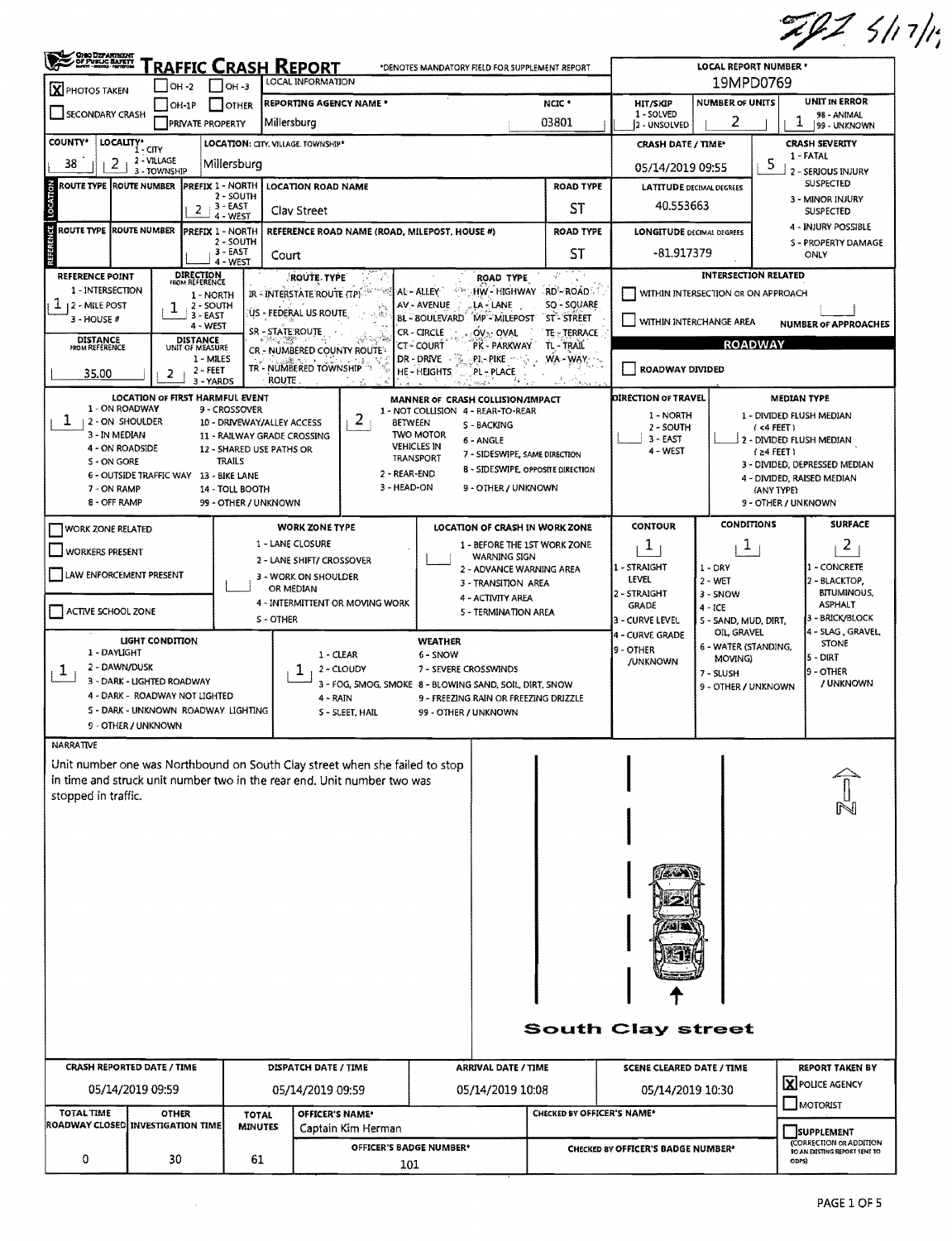|                           | <b>CHOO DEPARTMENT</b><br>OF PUBLIC BATKIY                                                                                 |                                                               | <b>LOCAL REPORT NUMBER</b>                                                                 |                                                     |                                                         |                                                       |                                                                                  |                                                                    |  |  |  |  |  |  |
|---------------------------|----------------------------------------------------------------------------------------------------------------------------|---------------------------------------------------------------|--------------------------------------------------------------------------------------------|-----------------------------------------------------|---------------------------------------------------------|-------------------------------------------------------|----------------------------------------------------------------------------------|--------------------------------------------------------------------|--|--|--|--|--|--|
|                           | <b>NIT</b>                                                                                                                 |                                                               |                                                                                            |                                                     |                                                         |                                                       |                                                                                  | 19MPD0769                                                          |  |  |  |  |  |  |
| UNIT #                    | OWNER NAME: LAST, FIRST, MIDDLE (USAME AS DRIVER)                                                                          |                                                               | OWNER PHONE:INCLUDE AREA CODE (C) SAME AS DRIVER                                           | DAMAGE                                              |                                                         |                                                       |                                                                                  |                                                                    |  |  |  |  |  |  |
| 1                         | LARSON, HOLLY, L                                                                                                           |                                                               | 330-275-6336                                                                               | DAMAGE SCALE<br>$1 - NONE$<br>3 - FUNCTIONAL DAMAGE |                                                         |                                                       |                                                                                  |                                                                    |  |  |  |  |  |  |
|                           | OWNER ADDRESS: STREET, CITY, STATE, ZIP ( C) SAME AS DRIVER)<br>800 SOUTH WASHINGTON STREET LOT 45, MILLERSBURG, OH, 44654 |                                                               | 2 - MINOR DAMAGE                                                                           | 4 - DISABLING DAMAGE                                |                                                         |                                                       |                                                                                  |                                                                    |  |  |  |  |  |  |
|                           | COMMERCIAL CARRIER: NAME, ADDRESS, CITY, STATE, ZIP                                                                        |                                                               | COMMERCIAL CARRIER PHONE: INCLUDE AREA CODE                                                | 9 - UNKNOWN                                         |                                                         |                                                       |                                                                                  |                                                                    |  |  |  |  |  |  |
|                           |                                                                                                                            |                                                               |                                                                                            |                                                     |                                                         |                                                       | <b>DAMAGED AREA(S)</b>                                                           |                                                                    |  |  |  |  |  |  |
|                           | LP STATE LICENSE PLATE #                                                                                                   |                                                               | <b>VEHICLE IDENTIFICATION #</b>                                                            |                                                     | <b>VEHICLE YEAR</b>                                     | <b>VEHICLE MAKE</b>                                   | INDICATE ALL THAT APPLY                                                          |                                                                    |  |  |  |  |  |  |
| OН                        | <b>HRW6333</b>                                                                                                             |                                                               | 1G3NF52E83C181975                                                                          |                                                     | 2003                                                    | <b>OLDSMOBILE</b>                                     |                                                                                  |                                                                    |  |  |  |  |  |  |
| <b>X</b> INSURANCE        | <b>INSURANCE COMPANY</b><br><b>PROGRESSIVE</b>                                                                             |                                                               | <b>INSURANCE POLICY #</b><br>928744793                                                     |                                                     | COLOR<br><b>RED</b>                                     | <b>VEHICLE MODEL</b><br><b>ALERO</b>                  |                                                                                  |                                                                    |  |  |  |  |  |  |
|                           | <b>TYPE OF USE</b>                                                                                                         |                                                               | US DOT#                                                                                    |                                                     | TOWED BY: COMPANY NAME                                  |                                                       |                                                                                  |                                                                    |  |  |  |  |  |  |
| COMMERCIAL                | GOVERNMENT                                                                                                                 | IN EMERGENCY<br>RESPONSE                                      |                                                                                            |                                                     |                                                         |                                                       |                                                                                  |                                                                    |  |  |  |  |  |  |
| INTERLOCK                 |                                                                                                                            | # OCCUPANTS                                                   | VEHICLE WEIGHT GVWR/GCWR<br>$1 - 510K$ LBS.                                                |                                                     | <b>HAZARDOUS MATERIAL</b><br>IMATERIAL<br><b>CLASS#</b> | <b>PLACARD ID #</b>                                   |                                                                                  |                                                                    |  |  |  |  |  |  |
| DEVICE<br><b>EQUIPPED</b> | <b>HIT/SKIP UNIT</b>                                                                                                       |                                                               | 2 - 10.001 - 26K LBS.<br>$3 - 526K185.$                                                    |                                                     | RELEASED<br><b>PLACARD</b>                              |                                                       |                                                                                  |                                                                    |  |  |  |  |  |  |
|                           | 1 - PASSENGER CAR                                                                                                          | 6 - VAN (9-15 SEATS)                                          | 12 - GOLF CART                                                                             |                                                     | 18 - LIMO (LIVERY VEHICLE)                              | 23 - PEDESTRJAN/SKATER                                |                                                                                  |                                                                    |  |  |  |  |  |  |
|                           | 2 - PASSENGER VAN<br>(MINIVAN)                                                                                             | 7 - MOTORCYCLE 2-WHEELED<br>B - MOTORCYCLE 3-WHEELED          | 13 - SNOWMOBILE<br>14 - SINGLE UNIT<br>20 - OTHER VEHICLE                                  |                                                     | 19 - BUS (16+ PASSENGERS)                               | 24 - WHEELCHAIR (ANY TYPE)<br>25 - OTHER NON-MOTORIST |                                                                                  |                                                                    |  |  |  |  |  |  |
|                           | UNIT TYPE 3 - SPORT UTILITY<br>VEHICLE                                                                                     | 9 - AUTOCYCLE<br>10 - MOPED OR MOTORIZED                      | <b>TRUCK</b><br>21 - HEAVY EQUIPMENT<br>15 - SEMI-TRACTOR                                  |                                                     |                                                         | 26 - BICYCLE                                          |                                                                                  |                                                                    |  |  |  |  |  |  |
|                           | 4 - PICK UP                                                                                                                | BICYCLE                                                       | 16 - FARM EQUIPMENT                                                                        |                                                     | 22 - ANIMAL WITH RIDER OR<br>ANIMAL-DRAWN VEHICLE       | 27 - TRAIN<br>99 - UNKNOWN OR HIT/SKIP                |                                                                                  |                                                                    |  |  |  |  |  |  |
|                           | 5 - CARGO VAN<br>(ATV/UTV)                                                                                                 | 11 - ALL TERRAIN VEHICLE                                      | 17 - MOTORHOME                                                                             |                                                     |                                                         |                                                       |                                                                                  |                                                                    |  |  |  |  |  |  |
|                           | # OF TRAILING UNITS                                                                                                        |                                                               |                                                                                            |                                                     |                                                         |                                                       |                                                                                  |                                                                    |  |  |  |  |  |  |
| VEHICLE                   | WAS VEHICLE OPERATING IN AUTONOMOUS<br>MODE WHEN CRASH OCCURRED?                                                           | 0                                                             | 0 - NO AUTOMATION                                                                          |                                                     | 3 - CONDITIONAL AUTOMATION 9 - UNKNOWN                  |                                                       |                                                                                  |                                                                    |  |  |  |  |  |  |
| ∠                         | 1 - YES 2 - NO 9 - OTHER / UNKNOWN                                                                                         |                                                               | 1 - DRIVER ASSISTANCE<br>AUTONOMOUS 2 - PARTIAL AUTOMATION 5 - FULL AUTOMATION             |                                                     | 4 - HIGH AUTOMATION                                     |                                                       |                                                                                  |                                                                    |  |  |  |  |  |  |
|                           |                                                                                                                            | MODE LEVEL                                                    |                                                                                            |                                                     |                                                         |                                                       |                                                                                  |                                                                    |  |  |  |  |  |  |
|                           | 1 - NONE<br>$2 - TAX1$                                                                                                     | 6 - BUS - CHARTER/TOUR<br>7 - BUS - INTERCITY                 | $11 - FIRE$<br>12 - MILITARY                                                               | 16 - FARM                                           | 17 - MOWING                                             | 21 - MAIL CARRIER<br>99 - OTHER / UNKNOWN             |                                                                                  |                                                                    |  |  |  |  |  |  |
|                           | 3 - ELECTRONIC RIDE                                                                                                        | 8 - BUS - SHUTTLE                                             | 13 - POLICE                                                                                |                                                     | 18 - SNOW REMOVAL                                       |                                                       |                                                                                  |                                                                    |  |  |  |  |  |  |
| SPECIAL                   | <b>SHARING</b><br><b>FUNCTION 4-SCHOOL TRANSPORT</b>                                                                       | 9-BUS-OTHER<br>10 - AMBULANCE                                 | 14 - PUBLIC UTILITY<br>15 - CONSTRUCTION EQUIP.                                            |                                                     | 19 - TOWING<br>20 - SAFETY SERVICE                      |                                                       |                                                                                  |                                                                    |  |  |  |  |  |  |
|                           | 5 - BUS - TRANSIT/COMMUTER                                                                                                 |                                                               |                                                                                            |                                                     | <b>PATROL</b>                                           |                                                       |                                                                                  | 12                                                                 |  |  |  |  |  |  |
| 1                         | 1 - NO CARGO BODY TYPE<br>/ NOT APPLICABLE                                                                                 | 4 - LOGGING<br>5 - INTERMODAL                                 | 7 - GRAIN/CHIPS/GRAVEL                                                                     | 11 - DUMP                                           |                                                         | 99 - OTHER / UNKNOWN                                  |                                                                                  |                                                                    |  |  |  |  |  |  |
| CARGO                     | $2 - 6US$                                                                                                                  | <b>CONTAINER CHASSIS</b>                                      | 8-POLE<br>9-CARGO TANK                                                                     |                                                     | 12 - CONCRETE MIXER<br>13 - AUTO TRANSPORTER            |                                                       |                                                                                  | пτ<br>g.                                                           |  |  |  |  |  |  |
| <b>BODY</b><br>TYPE       | 3 - VEHICLE TOWING<br>ANOTHER MOTOR VEHICLE                                                                                | 6 - CARGOVAN<br>/ENCLOSED BOX                                 | 10 - FLAT BED                                                                              |                                                     | 14 - GARBAGE/REFUSE                                     |                                                       |                                                                                  |                                                                    |  |  |  |  |  |  |
|                           | 1 - TURN SIGNALS                                                                                                           | 4 - BRAKES                                                    | 7 - WORN OR SLICK TIRES                                                                    |                                                     | 9 - MOTOR TROUBLE                                       | 99 - OTHER / UNKNOWN                                  |                                                                                  |                                                                    |  |  |  |  |  |  |
| <b>VEHICLE</b>            | 2 - HEAD LAMPS<br>3 - TAIL LAMPS                                                                                           | 5 - STEERING<br><b>6 - TIRE BLOWOUT</b>                       | <b>B - TRAILER EQUIPMENT</b><br>DEFECTIVE                                                  |                                                     | 10 - DISABLED FROM PRIOR<br>ACCIDENT                    |                                                       |                                                                                  |                                                                    |  |  |  |  |  |  |
| <b>DEFECTS</b>            |                                                                                                                            |                                                               |                                                                                            |                                                     |                                                         |                                                       | $\Box$ - NO DAMAGE [ 0 ]<br>U-UNDERCARRIAGE [14]                                 |                                                                    |  |  |  |  |  |  |
|                           | 1 - INTERSECTION -<br>MARKED CROSSWALK                                                                                     | 4 - MIDBLOCK -<br>MARKED CROSSWALK                            | 7 - SHOULDER/ROADSIDE                                                                      |                                                     | 10 - DRIVEWAY ACCESS<br>11 - SHARED USE PATHS           | 99 - OTHER / UNKNOWN                                  | $\Box$ - TOP [13]<br>$\Box$ - ALL AREAS [15]                                     |                                                                    |  |  |  |  |  |  |
| NON-<br>MOTORIST          | 2 - INTERSECTION -<br>UNMARKED CROSSWALK                                                                                   | 5 - TRAVEL LANE -<br><b>OTHER LOCATION</b>                    | <b>B-SIDEWALK</b><br>9 - MEDIAN/CROSSING                                                   |                                                     | $\Box$ - UNIT NOT AT SCENE [ 16 ]                       |                                                       |                                                                                  |                                                                    |  |  |  |  |  |  |
| LOCATION                  | 3 - INTERSECTION - OTHER                                                                                                   | 6 - BICYCLE LANE                                              | ISLAND                                                                                     |                                                     | 12 - FIRST RESPONDER<br>AT INCIDENT SCENE               |                                                       |                                                                                  |                                                                    |  |  |  |  |  |  |
|                           | 1 - NON-CONTACT                                                                                                            | 1 - STRAIGHT AHEAD<br>2 - BACKING                             | 9 - LEAVING TRAFFIC<br>LANE                                                                |                                                     | 15 - WALKING, RUNNING,<br>JOGGING, PLAYING              | 21 - STANDING OUTSIDE<br>DISABLED VEHICLE             |                                                                                  | <b>INITIAL POINT OF CONTACT</b>                                    |  |  |  |  |  |  |
| 3                         | 2 NON-COLLISION<br>3 - STRIKING                                                                                            | 3 - CHANGING LANES<br>4 - OVERTAKING/PASSING                  | 10 - PARKED<br>11 - SLOWING OR STOPPED                                                     |                                                     | 16 - WORKING<br>17 - PUSHING VEHICLE                    | 99 - OTHER / UNKNOWN                                  | 0 - NO DAMAGE<br>14 - UNDERCARRIAGE                                              |                                                                    |  |  |  |  |  |  |
| <b>ACTION</b>             | 4 - STRUCK                                                                                                                 | PRE-CRASH 5 - MAKING RIGHT TURN                               | IN TRAFFIC                                                                                 |                                                     | 18 - APPROACHING OR                                     |                                                       | 1-12 - REFER TO UNIT 15 - VEHICLE NOT AT SCENE<br>12.<br>DIAGRAM<br>99 - UNKNOWN |                                                                    |  |  |  |  |  |  |
|                           | 5 - BOTH STRIKING<br>& STRUCK                                                                                              | ACTIONS 6 - MAKING LEFT TURN<br>7 - MAKING U-TURN             | 12 - DRIVERLESS<br>13 - NEGOTIATING A CURVE                                                |                                                     | LEAVING VEHICLE<br><b>19 - STANDING</b>                 |                                                       | $13 - TOP$                                                                       |                                                                    |  |  |  |  |  |  |
|                           | 9 - OTHER / UNKNOWN                                                                                                        | 8 - ENTERING TRAFFIC<br>LANE                                  | 14 - ENTERING OR CROSSING 20 - OTHER NON-MOTORIST<br>SPECIFIED LOCATION                    |                                                     |                                                         |                                                       |                                                                                  | TRAFFIC                                                            |  |  |  |  |  |  |
|                           | 1 - NONE                                                                                                                   |                                                               | 8 - FOLLOWING TOO CLOSE 13 - IMPROPER START FROM                                           |                                                     | 18 - OPERATING DEFECTIVE                                | 23 - OPENING DOOR INTO                                | <b>TRAFFICWAY FLOW</b>                                                           | TRAFFIC CONTROL                                                    |  |  |  |  |  |  |
|                           | 2 - FAILURE TO YIELD<br>3 - RAN RED LIGHT                                                                                  | /ACDA<br>9 - IMPROPER LANE                                    | A PARKED POSITION<br>14 - STOPPED OR PARKED                                                |                                                     | <b>EQUIPMENT</b><br>19 - LOAD SHIFTING                  | ROADWAY<br>99 - OTHER IMPROPER                        | 1 - ONE-WAY<br>2 - TWO-WAY                                                       | 1 - ROUNDABOUT 4 - STOP SIGN                                       |  |  |  |  |  |  |
| 8                         | 4 - RAN STOP SIGN<br>5 - UNSAFE SPEED                                                                                      | CHANGE<br>10 - IMPROPER PASSING                               | ILLEGALLY<br>15 - SWERVING TO AVOID                                                        |                                                     | /FALLING/SPILLING<br>20 - IMPROPER CROSSING             | ACTION                                                | 2                                                                                | 2 - SIGNAL<br>5 - YIELD SIGN<br>6<br>3 - FLASHER<br>6 - NO CONTROL |  |  |  |  |  |  |
|                           | CONTRIBUTING 6 - IMPROPER TURN<br>CIRCUMSTANCES 7 - LEFT OF CENTER                                                         | 11 - DROVE OFF ROAD<br>12 - IMPROPER BACKING                  | 16 - WRONG WAY<br>17 - VISION OBSTRUCTION                                                  |                                                     | 21 - LYING IN ROADWAY<br>22 - NOT DISCERNIBLE           |                                                       | # of THROUGH LANES                                                               | <b>RAIL GRADE CROSSING</b>                                         |  |  |  |  |  |  |
|                           |                                                                                                                            |                                                               |                                                                                            |                                                     |                                                         |                                                       | ON ROAD                                                                          | 1 - NOT INVLOVED                                                   |  |  |  |  |  |  |
| ш                         | <b>SEOUENCE OF EVENTS</b>                                                                                                  |                                                               | -NON-COLLISION                                                                             |                                                     |                                                         |                                                       | 2                                                                                | 2 - INVOLVED-ACTIVE CROSSING                                       |  |  |  |  |  |  |
| 20                        | 1 - OVERTURN/ROLLOVER<br>2 - FIRE/EXPLOSION                                                                                | 7 - SEPARATION OF UNITS<br>8 - RAN OFF ROAD RIGHT             | 12 - DOWNHILL RUNAWAY 19 - ANIMAL -OTHER<br>13 - OTHER NON-COLLISION 20 - MOTOR VEHICLE IN |                                                     |                                                         | 23 - STRUCK BY FALLING,<br>SHIFTING CARGO OR          |                                                                                  | 3 - INVOLVED-PASSIVE CROSSING                                      |  |  |  |  |  |  |
|                           | 3 - IMMERSION                                                                                                              | 9 - RAN OFF ROAD LEFT                                         | 14 - PEDESTRIAN                                                                            |                                                     | TRANSPORT                                               | ANYTHING SET IN<br>MOTION BY A MOTOR                  |                                                                                  | UNIT / NON-MOTORIST DIRECTION                                      |  |  |  |  |  |  |
|                           | 4 - JACKKNIFE<br>5 - CARGO / EQUIPMENT                                                                                     | 10 - CROSS MEDIAN<br>11 - CROSS CENTERLINE -                  | 15 - PEDALCYCLE<br>16 - RAILWAY VEHICLE                                                    |                                                     | 21 - PARKED MOTOR<br><b>VEHICLE</b>                     | VEHICLE<br>24 - OTHER MOVABLE                         |                                                                                  | 1 - NORTH<br><b>S - NORTHEAST</b><br>2 - SOUTH<br>6 - NORTHWEST    |  |  |  |  |  |  |
|                           | LOSS OR SHIFT<br>6 - EQUIPMENT FAILURE                                                                                     | OPPOSITE DIRECTION<br>OF TRAVEL                               | 17 - ANIMAL - FARM<br>18 - ANIMAL - DEER                                                   |                                                     | 22 - WORK ZONE<br><b>MAINTENANCE</b>                    | OBJECT                                                | $\mathcal{L}$                                                                    | 3 - EAST<br>7 - SOUTHEAST                                          |  |  |  |  |  |  |
|                           | L.                                                                                                                         |                                                               | COLLISION WITH FIXED OBJECT - STRUCK                                                       |                                                     | EQUIPMENT                                               | the same man was                                      | FROM  <br>TO.                                                                    | 4 - WEST<br><b>8 - SOUTHWEST</b><br>9 - OTHER / UNKNOWN            |  |  |  |  |  |  |
|                           | 25 - IMPACT ATTENUATOR 31 - GUARDRAIL END<br>/ CRASH CUSHION                                                               | 32 - PORTABLE BARRIER                                         | 38 - OVERHEAD SIGN POST<br>39 - LIGHT / LUMINARIES                                         | <b>46 - FENCE</b>                                   | 45 - EMBANKMENT                                         | 52 - BUILDING<br>53 - TUNNEL                          |                                                                                  |                                                                    |  |  |  |  |  |  |
|                           | 26 - BRIDGE OVERHEAD<br><b>STRUCTURE</b>                                                                                   | 33 - MEDIAN CASLE BARRIER                                     | <b>SUPPORT</b>                                                                             | 47 - MAILBOX<br>48 - TREE                           |                                                         | 54 - OTHER FIXED                                      | UNIT SPEED                                                                       | DETECTED SPEED                                                     |  |  |  |  |  |  |
|                           | 27 - BRIDGE PIER OR                                                                                                        | 34 - MEDIAN GUARDRAIL<br>BARRIER                              | 40 - UTILITY POLE<br>41 - OTHER POST, POLE                                                 |                                                     | 49 - FIRE HYDRANT                                       | OBJECT<br>99 - OTHER / UNKNOWN                        | 10                                                                               | 1 - STATED / ESTIMATED SPEED                                       |  |  |  |  |  |  |
|                           | ABUTMENT<br>28 - BRIDGE PARAPET                                                                                            | 35 - MEDIAN CONCRETE<br><b>BARRIER</b>                        | OR SUPPORT<br>42 - CULVERT                                                                 |                                                     | 50 - WORK ZONE<br>MAINTENANCE                           |                                                       |                                                                                  | T<br>  2 - CALCULATED / EDR                                        |  |  |  |  |  |  |
|                           | 29 - BRIDGE RAIL<br>30 - GUARDRAIL FACE                                                                                    | 36 - MEDIAN OTHER BARRIER 43 - CURB<br>37 - TRAFFIC SIGN POST | 44 - DITCH                                                                                 | 51 - WALL                                           | EQUIPMENT                                               |                                                       | POSTED SPEED                                                                     |                                                                    |  |  |  |  |  |  |
|                           | FIRST HARMFUL EVENT                                                                                                        | ı                                                             | <b>MOST HARMFUL EVENT</b>                                                                  |                                                     |                                                         |                                                       | 25                                                                               | 3 - UNDETERMINED                                                   |  |  |  |  |  |  |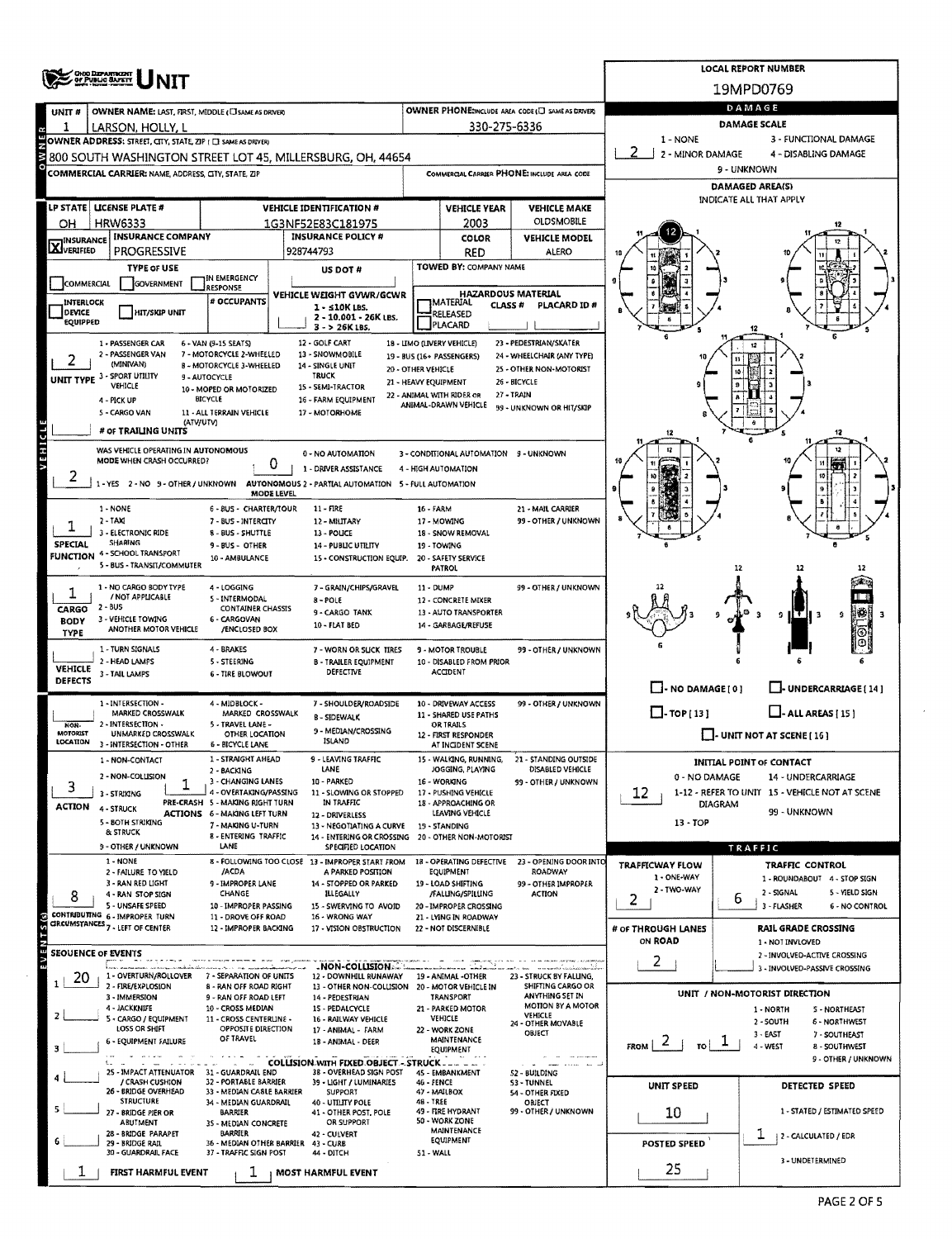|                                                                                                                                                                                                             | ONG DISPARTMENT<br>OF PUBLIC GAPETY                                          |                                                                        | <b>LOCAL REPORT NUMBER</b>                                              |                                            |                                                                |                                             |                                   |                                                                         |  |  |  |  |  |
|-------------------------------------------------------------------------------------------------------------------------------------------------------------------------------------------------------------|------------------------------------------------------------------------------|------------------------------------------------------------------------|-------------------------------------------------------------------------|--------------------------------------------|----------------------------------------------------------------|---------------------------------------------|-----------------------------------|-------------------------------------------------------------------------|--|--|--|--|--|
|                                                                                                                                                                                                             |                                                                              |                                                                        |                                                                         |                                            |                                                                |                                             |                                   | 19MPD0769                                                               |  |  |  |  |  |
| UNIT#                                                                                                                                                                                                       | OWNER NAME: LAST, FIRST, MIDDLE (CI SAME AS DRIVER)                          |                                                                        | DAMAGE                                                                  |                                            |                                                                |                                             |                                   |                                                                         |  |  |  |  |  |
| 2                                                                                                                                                                                                           | MENUEZ, ROBYN, R                                                             |                                                                        | 330-275-5054                                                            | DAMAGE SCALE                               |                                                                |                                             |                                   |                                                                         |  |  |  |  |  |
| <b>WWE</b><br>1 - NONE<br>3 - FUNCTIONAL DAMAGE<br>OWNER ADDRESS: STREET, CITY, STATE, ZIP ( C SAME AS DRIVER)<br>2<br>2 - MINOR DAMAGE<br>4 - DISABLING DAMAGE<br>130 QUINN CIRCLE, MILLERSBURG, OH, 44654 |                                                                              |                                                                        |                                                                         |                                            |                                                                |                                             |                                   |                                                                         |  |  |  |  |  |
|                                                                                                                                                                                                             | COMMERCIAL CARRIER: NAME, ADDRESS, CITY, STATE, ZIP                          |                                                                        |                                                                         |                                            |                                                                | COMMERCIAL CARRIER PHONE: INCLUDE AREA CODE | 9 - UNKNOWN                       |                                                                         |  |  |  |  |  |
|                                                                                                                                                                                                             |                                                                              |                                                                        |                                                                         |                                            |                                                                |                                             |                                   | <b>DAMAGED AREA(S)</b>                                                  |  |  |  |  |  |
|                                                                                                                                                                                                             | LP STATE   LICENSE PLATE #                                                   |                                                                        | <b>VEHICLE IDENTIFICATION #</b>                                         |                                            | <b>VEHICLE YEAR</b>                                            | <b>VEHICLE MAKE</b>                         |                                   | INDICATE ALL THAT APPLY                                                 |  |  |  |  |  |
| OН                                                                                                                                                                                                          | HROW12                                                                       |                                                                        | WMWSU3C56DT374555                                                       |                                            | 2013                                                           | MINI                                        |                                   |                                                                         |  |  |  |  |  |
| <b>X</b> INSURANCE                                                                                                                                                                                          | <b>INSURANCE COMPANY</b>                                                     |                                                                        | <b>INSURANCE POLICY #</b>                                               |                                            | <b>COLOR</b>                                                   | <b>VEHICLE MODEL</b>                        |                                   |                                                                         |  |  |  |  |  |
|                                                                                                                                                                                                             | WAYNE MUTUAL<br>TYPE OF USE                                                  |                                                                        | PAP0257367                                                              |                                            | <b>RED</b><br>TOWED BY: COMPANY NAME                           | COOPER                                      |                                   |                                                                         |  |  |  |  |  |
| COMMERCIAL                                                                                                                                                                                                  | <b>IGOVERNMENT</b>                                                           | IN EMERGENCY<br><b>RESPONSE</b>                                        | US DOT#                                                                 |                                            |                                                                |                                             | я                                 |                                                                         |  |  |  |  |  |
| INTERLOCK                                                                                                                                                                                                   |                                                                              | # OCCUPANTS                                                            | VEHICLE WEIGHT GVWR/GCWR<br>$1 - 510K$ LBS.                             |                                            | <b>HAZARDOUS MATERIAL</b><br><b>IMATERIAL</b><br><b>CLASS#</b> | PLACARD ID#                                 |                                   |                                                                         |  |  |  |  |  |
| DEVICE<br>EQUIPPED                                                                                                                                                                                          | HIT/SKIP UNIT                                                                |                                                                        | 2 - 10,001 - 26K LBS.                                                   |                                            | RELEASED<br><b>PLACARD</b>                                     |                                             |                                   |                                                                         |  |  |  |  |  |
|                                                                                                                                                                                                             | 1 - PASSENGER CAR                                                            | 6 - VAN (9-15 SEATS)                                                   | 3 - > 26K LBS.<br>12 - GOLF CART                                        |                                            | 18 - LIMO (LIVERY VEHICLE)                                     | 23 - PEDESTRIAN/SKATER                      |                                   |                                                                         |  |  |  |  |  |
|                                                                                                                                                                                                             | 2 - PASSENGER VAN<br>(MINIVAN)                                               | 7 - MOTORCYCLE 2-WHEELED                                               | 13 - SNOWMOBILE                                                         |                                            | 19 - BUS (16+ PASSENGERS)                                      | 24 - WHEELCHAIR (ANY TYPE)                  |                                   |                                                                         |  |  |  |  |  |
|                                                                                                                                                                                                             | UNIT TYPE 3 - SPORT UTILITY                                                  | 8 - MOTORCYCLE 3-WHEELED<br>9 - AUTOCYCLE                              | 14 - SINGLE UNIT<br><b>TRUCK</b>                                        | 20 - OTHER VEHICLE<br>21 - HEAVY EQUIPMENT |                                                                | 25 - OTHER NON-MOTORIST<br>26 - BICYCLE     |                                   | ١Ö                                                                      |  |  |  |  |  |
|                                                                                                                                                                                                             | <b>VEHICLE</b><br>4 - PICK UP                                                | 10 - MOPED OR MOTORIZED<br>BICYCLE                                     | 15 - SEMI-TRACTOR<br>16 - FARM EQUIPMENT                                |                                            | 22 - ANIMAL WITH RIDER OR                                      | 27 - TRAIN                                  |                                   |                                                                         |  |  |  |  |  |
|                                                                                                                                                                                                             | 5 - CARGO VAN                                                                | 11 - ALL TERRAIN VEHICLE                                               | 17 - MOTORHOME                                                          |                                            | ANIMAL-DRAWN VEHICLE                                           | 99 - UNKNOWN OR HIT/SKIP                    |                                   |                                                                         |  |  |  |  |  |
|                                                                                                                                                                                                             | (ATV/UTV)<br># OF TRAILING UNITS                                             |                                                                        |                                                                         |                                            |                                                                |                                             | 12                                | 12                                                                      |  |  |  |  |  |
| VEHICLE                                                                                                                                                                                                     | WAS VEHICLE OPERATING IN AUTONOMOUS                                          |                                                                        | 0 - NO AUTOMATION                                                       |                                            | 3 - CONDITIONAL AUTOMATION 9 - UNKNOWN                         |                                             |                                   | 12                                                                      |  |  |  |  |  |
|                                                                                                                                                                                                             | MODE WHEN CRASH OCCURRED?                                                    | 0                                                                      | 1 - DRIVER ASSISTANCE                                                   |                                            | 4 - HIGH AUTOMATION                                            |                                             |                                   |                                                                         |  |  |  |  |  |
| $\mathcal{L}_{\mathcal{L}}$                                                                                                                                                                                 | 1-YES 2-NO 9-OTHER/UNKNOWN AUTONOMOUS 2-PARTIAL AUTOMATION 5-FULL AUTOMATION | <b>MODE LEVEL</b>                                                      |                                                                         |                                            |                                                                |                                             |                                   |                                                                         |  |  |  |  |  |
|                                                                                                                                                                                                             | 1 - NONE                                                                     | 6 - BUS - CHARTER/TOUR                                                 | $11 - FIRE$                                                             | 16 - FARM                                  |                                                                | 21 - MAIL CARRIER                           |                                   |                                                                         |  |  |  |  |  |
|                                                                                                                                                                                                             | $2 - TAXI$<br>3 - ELECTRONIC RIDE                                            | 7 - BUS - INTERCITY                                                    | 12 - MILITARY                                                           |                                            | 17 - MOWING                                                    | 99 - OTHER / UNKNOWN                        |                                   |                                                                         |  |  |  |  |  |
| SPECIAL                                                                                                                                                                                                     | <b>SHARING</b>                                                               | 8 - BUS - SHUTTLE<br>9 - BUS - OTHER                                   | 13 - POLICE<br>14 - PUBLIC UTILITY                                      |                                            | 18 - SNOW REMOVAL<br>19 - TOWING                               |                                             |                                   | ß                                                                       |  |  |  |  |  |
|                                                                                                                                                                                                             | FUNCTION 4 - SCHOOL TRANSPORT<br>5 - BUS - TRANSIT/COMMUTER                  | 10 - AMBULANCE                                                         | 15 - CONSTRUCTION EQUIP. 20 - SAFETY SERVICE                            |                                            | PATROL                                                         |                                             |                                   | 12                                                                      |  |  |  |  |  |
|                                                                                                                                                                                                             | 1 - NO CARGO BODY TYPE                                                       | 4 - LOGGING                                                            | 7 - GRAIN/CHIPS/GRAVEL                                                  | <b>11 - DUMP</b>                           |                                                                | 99 - OTHER / UNKNOWN                        |                                   |                                                                         |  |  |  |  |  |
| ı                                                                                                                                                                                                           | / NOT APPLICABLE<br>$2 - BUS$                                                | 5 - INTERMODAL                                                         | 8 - POLE                                                                |                                            | 12 - CONCRETE MIXER                                            |                                             |                                   |                                                                         |  |  |  |  |  |
| CARGO<br><b>BODY</b>                                                                                                                                                                                        | 3 - VEHICLE TOWING                                                           | CONTAINER CHASSIS<br>6 CARGOVAN                                        | 9-CARGO TANK<br>10 - FLAT BED                                           |                                            | 13 - AUTO TRANSPORTER<br>14 - GARBAGE/REFUSE                   |                                             |                                   | <b>HT</b><br>9<br>9                                                     |  |  |  |  |  |
| <b>TYPE</b>                                                                                                                                                                                                 | ANOTHER MOTOR VEHICLE                                                        | /ENCLOSED BOX                                                          |                                                                         |                                            |                                                                |                                             |                                   | ⊙                                                                       |  |  |  |  |  |
|                                                                                                                                                                                                             | 1 - TURN SIGNALS<br>2 - HEAD LAMPS                                           | 4 - BRAKES<br><b>S-STEERING</b>                                        | 7 - WORN OR SLICK TIRES<br><b>B - TRAILER EQUIPMENT</b>                 |                                            | 9 - MOTOR TROUBLE<br>10 - DISABLED FROM PRIOR                  | 99 - OTHER / UNKNOWN                        |                                   |                                                                         |  |  |  |  |  |
| VEHICLE<br>DEFECTS                                                                                                                                                                                          | 3 - TAIL LAMPS                                                               | 6 - TIRE BLOWOUT                                                       | DEFECTIVE                                                               |                                            | <b>ACCIDENT</b>                                                |                                             |                                   |                                                                         |  |  |  |  |  |
|                                                                                                                                                                                                             | 1 - INTERSECTION -                                                           | 4 - MIDBLOCK -                                                         | 7 - SHOULDER/ROADSIDE                                                   |                                            |                                                                | 99 - OTHER / UNKNOWN                        | $\Box$ - NO DAMAGE[0]             | - UNDERCARRIAGE [14]                                                    |  |  |  |  |  |
|                                                                                                                                                                                                             | MARKED CROSSWALK                                                             | MARKED CROSSWALK                                                       | 8 - SIDEWALK                                                            |                                            | 10 - DRIVEWAY ACCESS<br>11 - SHARED USE PATHS                  |                                             | $\Box$ -TOP(13)                   | $\Box$ - ALL AREAS (15)                                                 |  |  |  |  |  |
| NON-<br>MOTORIST                                                                                                                                                                                            | 2 - INTERSECTION -<br>UNMARKED CROSSWALK                                     | 5 - TRAVEL LANE -<br>OTHER LOCATION                                    | 9 - MEDIAN/CROSSING<br><b>ISLAND</b>                                    |                                            | OR TRAILS<br>12 - FIRST RESPONDER                              |                                             | $\Box$ - UNIT NOT AT SCENE [ 16 ] |                                                                         |  |  |  |  |  |
| <b>LOCATION</b>                                                                                                                                                                                             | 3 - INTERSECTION - OTHER                                                     | <b>6 - BICYCLE LANE</b>                                                |                                                                         |                                            | AT INCIDENT SCENE                                              |                                             |                                   |                                                                         |  |  |  |  |  |
|                                                                                                                                                                                                             | 1 - NON-CONTACT<br>2 - NON-COLLISION                                         | 1 - STRAIGHT AHEAD<br>2 - BACKING                                      | - LEAVING TRAFFIC<br>LANE                                               |                                            | - WALKING, RUNNING,<br>JOGGING, PLAYING                        | 21 - STANDING OUTSIDE<br>DISABLED VEHICLE   | 0 - NO DAMAGE                     | <b>INITIAL POINT OF CONTACT</b><br>14 - UNDERCARRIAGE                   |  |  |  |  |  |
| 4                                                                                                                                                                                                           | 11<br>3 - STRIKING                                                           | 3 - CHANGING LANES<br>4 - OVERTAKING/PASSING                           | 10 - PARKED<br>11 - SLOWING OR STOPPED                                  |                                            | 16 - WORKING<br>17 - PUSHING VEHICLE                           | 99 - OTHER / UNKNOWN                        | 6                                 | 1-12 - REFER TO UNIT 15 - VEHICLE NOT AT SCENE                          |  |  |  |  |  |
| ACTION                                                                                                                                                                                                      | 4 - STRUCK                                                                   | PRE-CRASH 5 - MAKING RIGHT TURN<br><b>ACTIONS 6 - MAKING LEFT TURN</b> | IN TRAFFIC<br>12 - DRIVERLESS                                           |                                            | 18 - APPROACHING OR<br>LEAVING VEHICLE                         |                                             | DIAGRAM                           | 99 - UNKNOWN                                                            |  |  |  |  |  |
|                                                                                                                                                                                                             | <b>S - BOTH STRIKING</b><br>& STRUCK                                         | 7 - MAKING U-TURN                                                      | 13 - NEGOTIATING A CURVE                                                |                                            | 19 - STANDING                                                  |                                             | 13 - TOP                          |                                                                         |  |  |  |  |  |
|                                                                                                                                                                                                             | 9 - OTHER / UNKNOWN                                                          | 8 - ENTERING TRAFFIC<br>LANE                                           | 14 - ENTERING OR CROSSING 20 - OTHER NON-MOTORIST<br>SPECIFIED LOCATION |                                            |                                                                |                                             |                                   | <b>TRAFFIC</b>                                                          |  |  |  |  |  |
|                                                                                                                                                                                                             | 1 - NONE<br>2 - FAILURE TO YIELD                                             | /ACDA                                                                  | 8 - FOLLOWING TOO CLOSE 13 - IMPROPER START FROM<br>A PARKED POSITION   |                                            | 18 - OPERATING DEFECTIVE<br>EQUIPMENT                          | 23 - OPENING DOOR INTO<br><b>ROADWAY</b>    | <b>TRAFFICWAY FLOW</b>            | TRAFFIC CONTROL                                                         |  |  |  |  |  |
|                                                                                                                                                                                                             | 3 - RAN RED LIGHT                                                            | 9 - IMPROPER LANE                                                      | 14 - STOPPED OR PARKED                                                  |                                            | 19 - LOAD SHIFTING                                             | 99 - OTHER IMPROPER                         | 1 - ONE-WAY<br>2 - TWO-WAY        | 1 - ROUNDABOUT 4 - STOP SIGN                                            |  |  |  |  |  |
|                                                                                                                                                                                                             | 4 - RAN STOP SIGN<br><b>S - UNSAFE SPEED</b>                                 | CHANGE<br>10 - IMPROPER PASSING                                        | ILLEGALLY<br>15 - SWERVING TO AVOID                                     |                                            | /FALUNG/SPILUNG<br>20 - IMPROPER CROSSING                      | ACTION                                      | 2                                 | 2 - SIGNAL<br>5 - YIELD SIGN<br>6<br>3 - FLASHER<br>6 - NO CONTROL      |  |  |  |  |  |
|                                                                                                                                                                                                             | CONTRIBUTING 6 - IMPROPER TURN<br>CIRCUMSTANCES 7 - LEFT OF CENTER           | 11 - DROVE OFF ROAD<br>12 - IMPROPER BACKING                           | 16 - WRONG WAY<br>17 - VISION OBSTRUCTION                               |                                            | 21 - LYING IN ROADWAY<br>22 - NOT DISCERNIBLE                  |                                             | # OF THROUGH LANES                | <b>RAIL GRADE CROSSING</b>                                              |  |  |  |  |  |
| $E$ V E N T S $(s)$                                                                                                                                                                                         |                                                                              |                                                                        |                                                                         |                                            |                                                                |                                             | ON ROAD                           | 1 - NOT INVLOVED                                                        |  |  |  |  |  |
| <b>SEQUENCE OF EVENTS</b>                                                                                                                                                                                   |                                                                              |                                                                        |                                                                         |                                            |                                                                |                                             | 2                                 | 2 - INVOLVED-ACTIVE CROSSING                                            |  |  |  |  |  |
| 20                                                                                                                                                                                                          | 1 - OVERTURN/ROLLOVER                                                        | 7 - SEPARATION OF UNITS                                                | NON-COLLISION<br>12 - DOWNHILL RUNAWAY 19 - ANIMAL -OTHER               |                                            |                                                                | 23 - STRUCK BY FALLING,                     |                                   | 3 - INVOLVED-PASSIVE CROSSING                                           |  |  |  |  |  |
|                                                                                                                                                                                                             | 2 - FIRE/EXPLOSION<br>3 - IMMERSION                                          | 8 - RAN OFF ROAD RIGHT<br>9 - RAN OFF ROAD LEFT                        | 13 - OTHER NON-COLLISION 20 - MOTOR VEHICLE IN<br>14 - PEDESTRIAN       |                                            | TRANSPORT                                                      | SHIFTING CARGO OR<br>ANYTHING SET IN        |                                   | UNIT / NON-MOTORIST DIRECTION                                           |  |  |  |  |  |
|                                                                                                                                                                                                             | 4 - JACKKNIFE<br>5 - CARGO / EQUIPMENT                                       | 10 - CROSS MEDIAN<br>11 - CROSS CENTERLINE -                           | 15 - PEDALCYCLE<br>16 - RAILWAY VEHICLE                                 |                                            | 21 - PARKED MOTOR<br>VEHICLE                                   | <b>MOTION BY A MOTOR</b><br><b>VEHICLE</b>  |                                   | 1 - NORTH<br>5 - NORTHEAST<br>2 - SOUTH<br><b>6 - NORTHWEST</b>         |  |  |  |  |  |
|                                                                                                                                                                                                             | LOSS OR SHIFT                                                                | OPPOSITE DIRECTION<br>OF TRAVEL                                        | 17 - ANIMAL - FARM                                                      |                                            | 22 - WORK ZONE<br>MAINTENANCE                                  | 24 - OTHER MOVABLE<br>OBJECT                |                                   | $3 - EAST$<br>7 - SOUTHEAST                                             |  |  |  |  |  |
|                                                                                                                                                                                                             | 6 - EQUIPMENT FAILURE                                                        |                                                                        | 18 - ANIMAL - DEER                                                      |                                            | EQUIPMENT                                                      |                                             | $\mathbf{z}$<br>FROM  <br>ا TO    | $\mathbf{I}$<br>4 - WEST<br><b>B - SOUTHWEST</b><br>9 - OTHER / UNKNOWN |  |  |  |  |  |
|                                                                                                                                                                                                             | 25 - IMPACT ATTENUATOR                                                       | 31 - GUARDRAIL END                                                     | COLLISION WITH FIXED OBJECT - STRUCK<br>38 - OVERHEAD SIGN POST         |                                            | 45 - EMBANKMENT                                                | $\sim$<br>52 - BUILDING                     |                                   |                                                                         |  |  |  |  |  |
|                                                                                                                                                                                                             | / CRASH CUSHION<br>26 - BRIDGE OVERHEAD                                      | <b>32 - PORTABLE BARRIER</b><br>33 - MEDIAN CABLE BARRIER              | 39 - LIGHT / LUMINARIES<br>SUPPORT                                      | 46 - FENCE                                 | 47 - MAILBOX                                                   | 53 - TUNNEL<br>54 - OTHER FIXED             | UNIT SPEED                        | DETECTED SPEED                                                          |  |  |  |  |  |
|                                                                                                                                                                                                             | <b>STRUCTURE</b><br>27 - BRIDGE PIER OR                                      | 34 - MEDIAN GUARDRAIL<br>BARRIER                                       | 40 - UTILITY POLE<br>41 - OTHER POST, POLE                              | 48 - TREE                                  | 49 - FIRE HYDRANT                                              | OBJECT<br>99 - OTHER / UNKNOWN              | 0                                 | 1 - STATED / ESTIMATED SPEED                                            |  |  |  |  |  |
|                                                                                                                                                                                                             | <b>ABUTMENT</b><br>28 - BRIDGE PARAPET                                       | 35 - MEDIAN CONCRETE<br><b>BARRIER</b>                                 | OR SUPPORT<br>42 - CULVERT                                              |                                            | 50 - WORK ZONE<br><b>MAINTENANCE</b>                           |                                             |                                   |                                                                         |  |  |  |  |  |
|                                                                                                                                                                                                             | T<br>  2 - CALCULATED / EDR                                                  |                                                                        |                                                                         |                                            |                                                                |                                             |                                   |                                                                         |  |  |  |  |  |
|                                                                                                                                                                                                             | 30 - GUARDRAIL FACE<br><b>FIRST HARMFUL EVENT</b>                            | 37 - TRAFFIC SIGN POST                                                 | 44 - DITCH                                                              | 51 WALL                                    |                                                                |                                             | 25                                | 3 - UNDETERMINED                                                        |  |  |  |  |  |
|                                                                                                                                                                                                             |                                                                              |                                                                        | <b>MOST HARMFUL EVENT</b>                                               |                                            |                                                                |                                             |                                   |                                                                         |  |  |  |  |  |

 $\bar{\beta}$